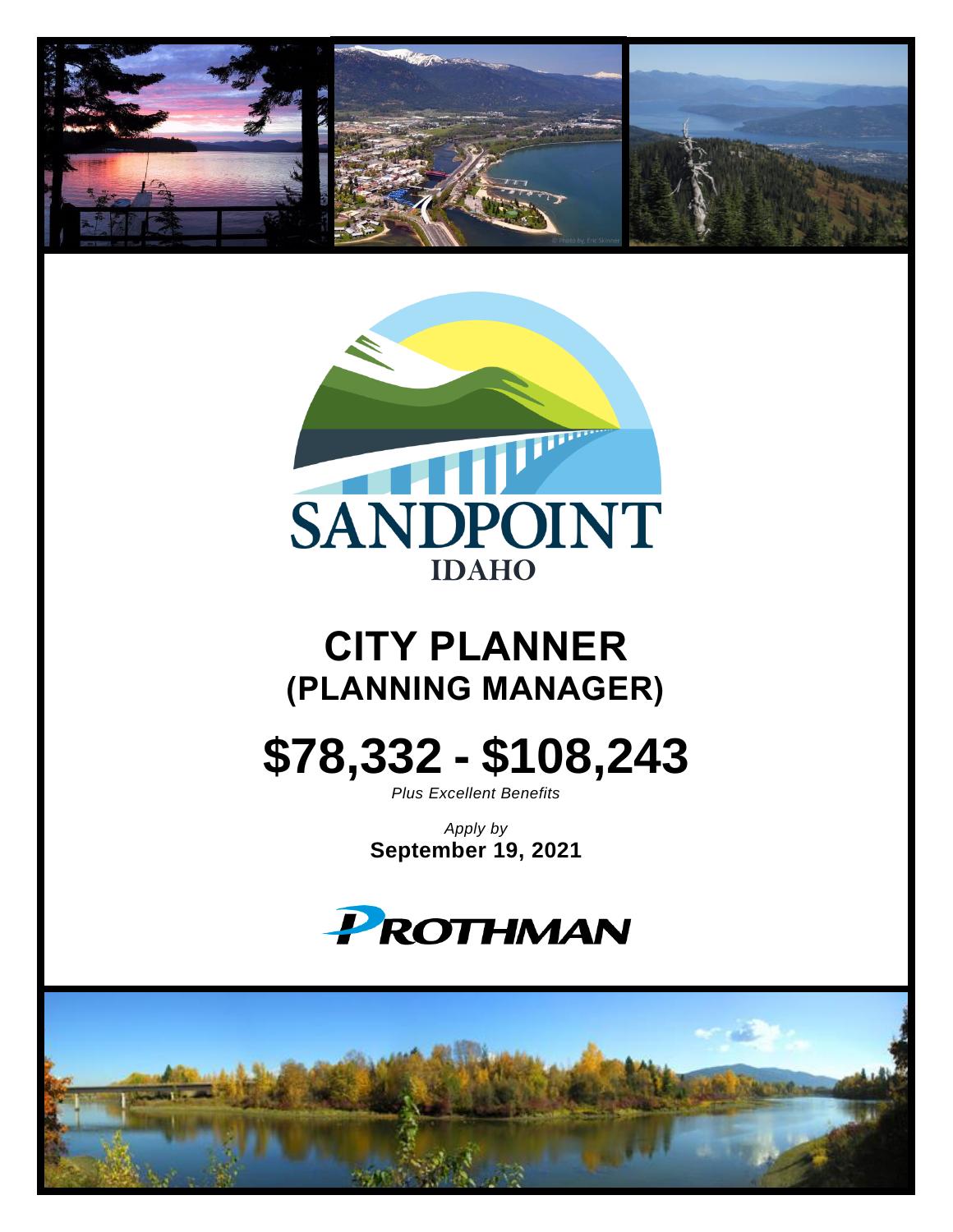**C I T Y O F S A N D P O I N T , I D A H O ♦ C I T Y P L A N N E R**

#### **THE COMMUNITY**



Nestled in the northern panhandle of Idaho, the City of Sandpoint is known for its magnificent lakes, stunning mountains, vast forests,

and vibrant community. Sandpoint is just 63 minutes south of the Canadian border, 46 miles from Coeur D'Alene, Idaho, and 72 miles from Spokane, Washington. This gem of an area is a wonderful place to live, work, and do business! Sandpoint offers breathtaking parks, eclectic downtown areas, upscale dining and retail, and a variety of entertainment venues. The City of Sandpoint has a population of just under 9,000 and is the county seat and largest city in Bonner County. The city is snuggled at the base of three mountain ranges which offers year-round outdoor recreation from hiking and biking to skiing and snowboarding. This charming city is located right on the banks of Lake Pend Oreille, the largest lake in Idaho at 43-miles long and is the fifth deepest lake in the United States. The city is the largest along lake Pend Oreille, which attracts a large number of tourists and seasonal residents. It is also home to some of the most innovative companies in the State of Idaho and thriving industries such as aerospace, biomedical, software development, food production and manufacturing. The city is home to the Sandpoint Airport which is operated by Bonner County and has the second largest economic impact of all airports in the state, only trailing the Boise Airport. Sandpoint is home to Bonner General Hospital, a state-of-theart library and offers high speed fiber broadband to businesses and residences. The diverse Historic Downtown District offers an abundance of locally owned businesses such as retail shopping and a variety of restaurants.

Just nine miles from Sandpoint, Schweitzer Mountain Resort is a renowned regional destination that offers 2,350 acres of skiable terrain. Both Schweitzer and Sandpoint attract tourists from across the nation for its unlimited recreational opportunities. During the winter months, Schweitzer offers both locals and visitors opportunities for skiing, snowboarding, and snowmobiling. During the fall, spring, and summer seasons, local activities include water sports, golf courses, bicycling, hunting, fishing, horseback riding, hiking, mountain biking, and wildlife viewing.



#### **THE CITY**

Established as a city in 1907, the city of Sandpoint operates on a FY 2021-22 budget of \$40,597,539 including a general fund of \$19,559,196 with approximately 113 FTEs. The City operates under a mayor-council form of government, with six council members; one of whom serves as the Council President. The City also has six officials who are appointed by the Mayor and affirmed by Council, including a City Administrator.

The City is divided into six divisions: Central Services, Infrastructure and Development Services, Parks Recreation and Open Space, Utilities and Public Safety. The Central Services division includes the City Clerk, Contracts and Purchasing, Financial Services, Grants/Performance Management, Human Resources/Risk Management, Information Technology, GIS and Legal Services. The Infrastructure and Development Services Division oversees and supports all aspects of public and private development, including long-range and short-term planning, permit processing, code interpretations, fire prevention support services, land use regulations, multi-modal transportation standards and maintenance, and capital project oversight/implementation. The Parks Recreation and Open Space Division plans, manages and operates all City parks, open spaces, trails, buildings and grounds as well as arts, culture and historic preservation planning and programming. The Public Safety Division includes Police and Fire Services.

**PROTHMAN**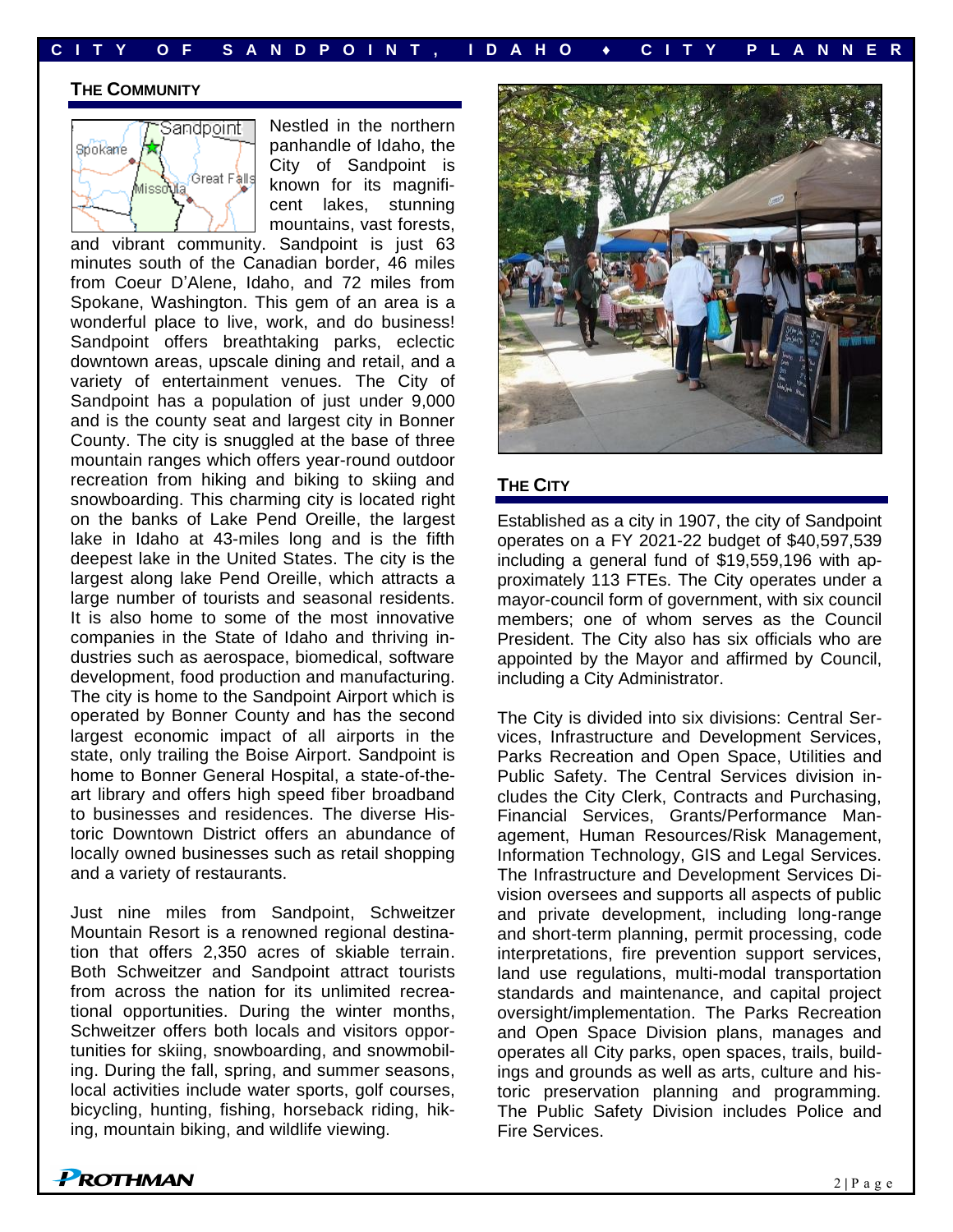#### **C I T Y O F S A N D P O I N T , I D A H O ♦ C I T Y P L A N N E R**

#### **THE DIVISION**

The Infrastructure and Development Services (IDS) Division oversees and supports the Engineering, Maintenance, Planning and Building, and Streets service groups. IDS functions with a total of 13.90 FTEs, on a FY 2022 budget of \$2,363,004, plus capital projects. The Planning and Building Services group has 5.65 FTEs and a FY 2022 Budget of \$689,678. This service group assists property owners, developers, and the public in matters related to the use and development of private property. This includes providing information on the regulations and guidelines that apply to property and projects; reviewing and processing of zoning applications; processing land use entitlements for private and public development proposals; performing environmental review associated with development proposals; reviewing plans for compliance with building and fire codes and performing building inspections/acceptance; and business occupancy use inspections. The Planning and Building Service group is responsible for short term rentals, signage, flood control management, and ADA compliance efforts.

#### **THE POSITION**

**PROTHMAN** 

Under the direction of the Infrastructure and Development Services (IDS) Director, the City Planner is responsible for the direction and administration of planning programs and related policy development for the City and works in close coordination with other City officials and the broader IDS team to accomplish the City Council's strategic plan and priorities. The City Planner is the primary staff liaison to the Planning & Zoning Commission and educates members of the public and elected officials, complies data, maintains records, and completes analyses and studies as the basis for policy recommendations.





This position has considerable leeway for the exercise of independent judgement and initiative. The Planner focuses on promoting a positive customer experience within the development services area and providing services to citizens and applicants in an effective and efficient manner.

For a full job description, please view the attachment found [here.](https://prothman.com/JobFiles/2897/City%20Planner%20Job%20Spec.pdf)

#### **OPPORTUNITIES & CHALLENGES**

**1.** Completion of the update to the 2009 Sandpoint Comprehensive Plan, with the help of consultant services, is at the top of the priority list. The final stage to bringing this 14-element plan is coming up, which includes updating the land use plan and negotiating a new Area of City Impact (ACI) Agreement with Bonner County. The City is looking for its completion and is eager to move into implementing key strategies.

**2.** The 5-10% annual growth rate that Sandpoint is experiencing brings with it many challenges. Successfully maintaining the community vision and character while adjusting city codes to reflect the current landscape on the ground, creating transportation solutions, balancing parking demand through professional planning, and keeping current permits flowing are some of the ways success in Sandpoint will be accomplished.

**3.** At one time, Sandpoint was considered a seasonal recreation community. "There is no offseason now." Sandpoint is thriving year-round, with residents that are actively engaged in their community, an abundance of opportunities for investment and lots of outdoor activities that draw visitors every day. The City Planner is a highly visible person in Sandpoint, who is relied upon to support and implement the City Council and the community vision. They will accomplish that with skill and nimbleness to keep competing ideas in balance and focus on a shared future.